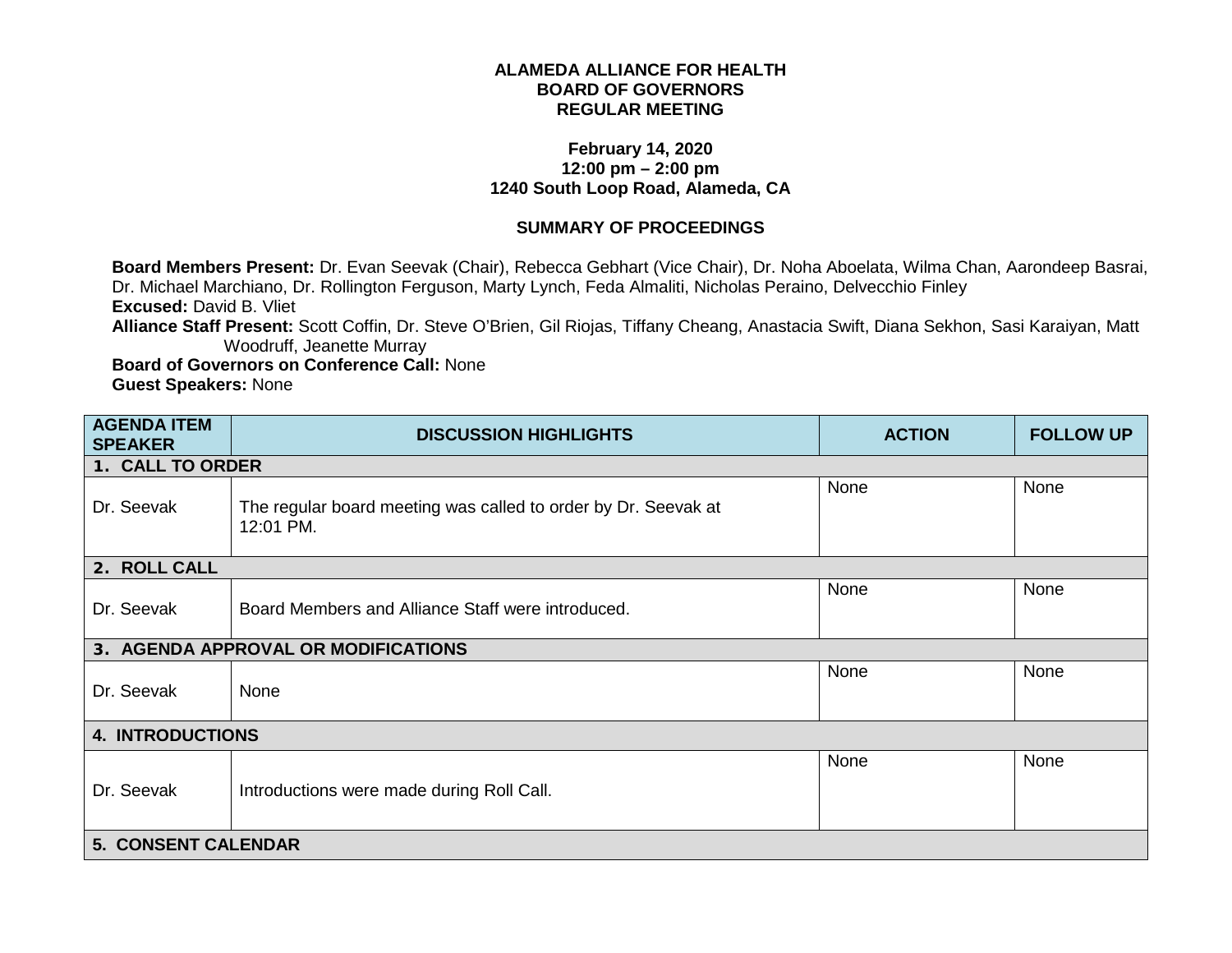| <b>AGENDA ITEM</b><br><b>SPEAKER</b> | <b>DISCUSSION HIGHLIGHTS</b>                                                                                                                                                                                                                                                                                                                                                                                                                                                                                                                                                                                                                                                                                                                                                                                                                                                                                                                                                                                                                                                                                                                                                                                                                                                                                                                                                                                                                                                                                                                                                                                                                                                              | <b>ACTION</b>                                                                          | <b>FOLLOW UP</b> |
|--------------------------------------|-------------------------------------------------------------------------------------------------------------------------------------------------------------------------------------------------------------------------------------------------------------------------------------------------------------------------------------------------------------------------------------------------------------------------------------------------------------------------------------------------------------------------------------------------------------------------------------------------------------------------------------------------------------------------------------------------------------------------------------------------------------------------------------------------------------------------------------------------------------------------------------------------------------------------------------------------------------------------------------------------------------------------------------------------------------------------------------------------------------------------------------------------------------------------------------------------------------------------------------------------------------------------------------------------------------------------------------------------------------------------------------------------------------------------------------------------------------------------------------------------------------------------------------------------------------------------------------------------------------------------------------------------------------------------------------------|----------------------------------------------------------------------------------------|------------------|
|                                      |                                                                                                                                                                                                                                                                                                                                                                                                                                                                                                                                                                                                                                                                                                                                                                                                                                                                                                                                                                                                                                                                                                                                                                                                                                                                                                                                                                                                                                                                                                                                                                                                                                                                                           |                                                                                        |                  |
| Dr. Seevak                           | Review and Approve January 2020 Board of Governors Meeting Minutes.                                                                                                                                                                                                                                                                                                                                                                                                                                                                                                                                                                                                                                                                                                                                                                                                                                                                                                                                                                                                                                                                                                                                                                                                                                                                                                                                                                                                                                                                                                                                                                                                                       | Motion: M. Lynch<br>Second: Wilma Chan<br>Motion passed.                               | None             |
|                                      | 6. a. BOARD MEMBER REPORT - COMPLIANCE ADVISORY COMMITTEE                                                                                                                                                                                                                                                                                                                                                                                                                                                                                                                                                                                                                                                                                                                                                                                                                                                                                                                                                                                                                                                                                                                                                                                                                                                                                                                                                                                                                                                                                                                                                                                                                                 |                                                                                        |                  |
| R. Gebhart                           | The Compliance Advisory Committee met on February 14, 2019.<br>• R. Gebhart gave a detailed update on the Compliance Advisory<br>Committee.<br><b>DMHC Financial Audit update</b><br>This is an annual audit that reviews liabilities, incurred but not paid<br>claims, cash, balance sheet, claims, and provider dispute resolution<br>(PDR). State auditors are reviewing the term of October 2017 -<br>September 2019. Six findings were identified in the areas of claims<br>and PDRs, and no findings in the financial areas.<br>Next steps, we will receive a preliminary audit report in March and<br>have 45 days to respond with a Corrective Action Plan.<br><b>DMHC Medical Follow-up Audit</b><br>This audit is a follow up to a 2018 routine audit that found 12<br>deficiencies; the follow up is to determine if the deficiencies have<br>been corrected. The period reviewed is January 2019 - September<br>2019. The State auditors found that seven of the 12 deficiencies<br>were not corrected. The preliminary findings were:<br>$\circ$ Potential Quality Issues (PQIs) – in 2018 the Alliance did not<br>use a compliant process, and have corrected in 2020<br>through process changes and new technology solutions<br>However, auditors identified ways to improve future<br>processes.<br>The Utilization Management Notice of Actions (NOA) did not<br>$\circ$<br>meet the standards of clear, concise and 6 <sup>th</sup> grade level.<br>Two other audit items were:<br>Specific language in certain physician letters.<br>O<br>o Inclusion of specific language not in specific letter.<br>Grievances - Auditors found problems with one type of grievance: | Informational update to<br>the Board of Governors.<br>Motion and vote not<br>required. |                  |
|                                      | the urgent 72-hour response to grievances.                                                                                                                                                                                                                                                                                                                                                                                                                                                                                                                                                                                                                                                                                                                                                                                                                                                                                                                                                                                                                                                                                                                                                                                                                                                                                                                                                                                                                                                                                                                                                                                                                                                |                                                                                        |                  |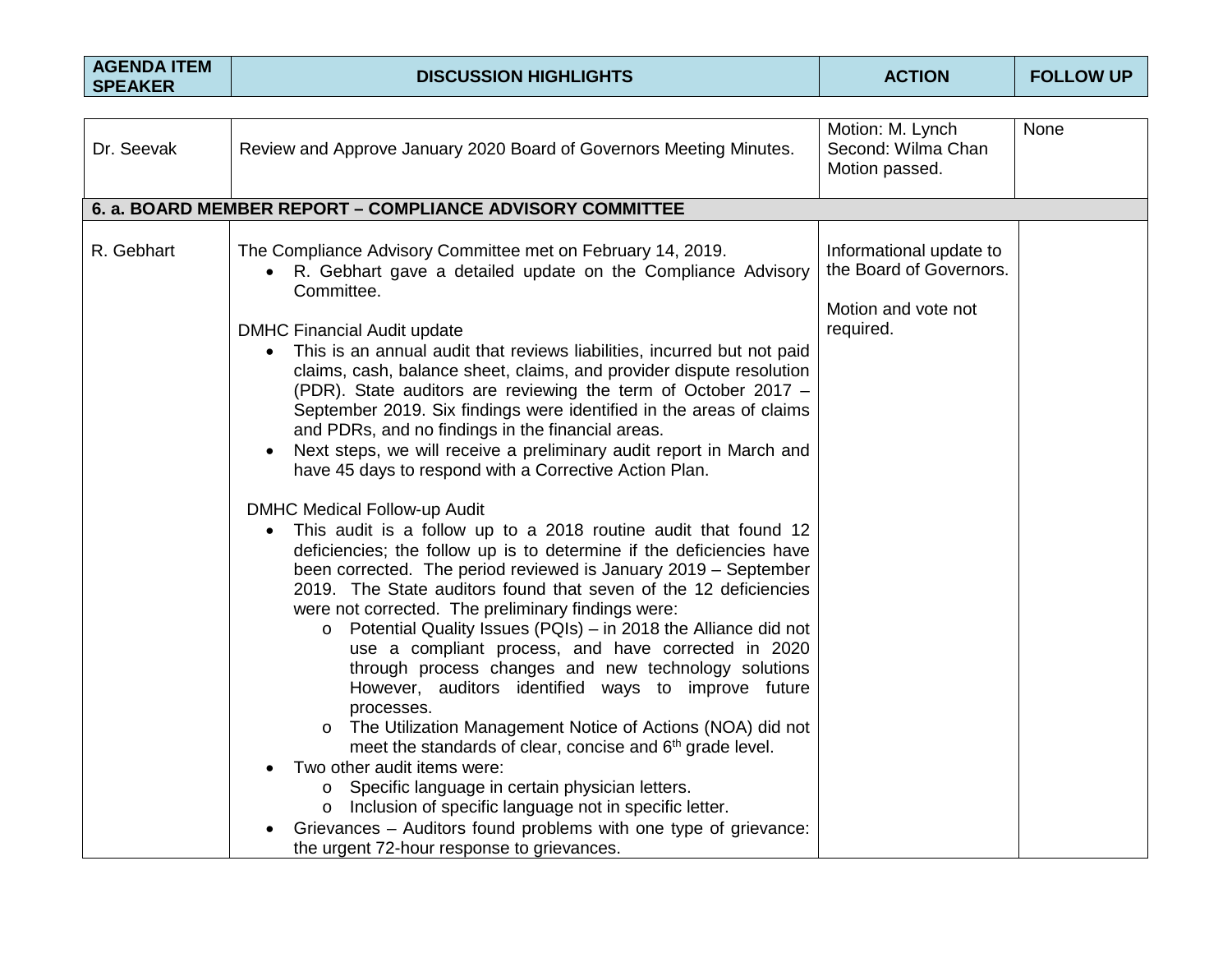| <b>DISCUSSION HIGHLIGHTS</b>                                                                                                                                                                                                                                                                                                                                                                                                                                                                                                                                                                                                                                                                                                                                                                                                                                                                                                                                                                                                                                                                                                                                                                                             | <b>ACTION</b>                                                                                                                               | <b>FOLLOW UP</b>    |
|--------------------------------------------------------------------------------------------------------------------------------------------------------------------------------------------------------------------------------------------------------------------------------------------------------------------------------------------------------------------------------------------------------------------------------------------------------------------------------------------------------------------------------------------------------------------------------------------------------------------------------------------------------------------------------------------------------------------------------------------------------------------------------------------------------------------------------------------------------------------------------------------------------------------------------------------------------------------------------------------------------------------------------------------------------------------------------------------------------------------------------------------------------------------------------------------------------------------------|---------------------------------------------------------------------------------------------------------------------------------------------|---------------------|
| In summary, although repeat findings are good, it is important to<br>note that the nature of most of the repeat findings is different from<br>the first finding in 2018. The findings are more detailed refinements,<br>indicating that progress has been made, but that further more<br>nuanced corrections are still needed.<br>Alliance waiting to receive the preliminary audit report in three to six<br>months. The next routine Medical Services audit will be in October<br>2020.<br>Finance Committee was held on Tuesday, February 11, 2020.<br>Finance Issues:<br>The decline of members, which is about 2000 a month.<br>State of California has a 3 percent overall decline but we have a 6<br>percent. Why?<br>Death Audit has been resolved but is there a mechanism in place<br>for future issues?<br>The MLR is at 88.7 but our goal is in the 90 percent rate.<br>$\bullet$<br>Administrative expenses are not tracking to budget.<br>$\bullet$<br>Question:<br>Are you concerned why we are under budget with administrative<br>expenses?<br>Answer:<br>There is a concern of underspending in the Administrative area.<br>$\bullet$<br>The broader picture is how close our actuals should match our | Informational update to<br>the Board of Governors.<br>Motion and vote not<br>required.                                                      |                     |
|                                                                                                                                                                                                                                                                                                                                                                                                                                                                                                                                                                                                                                                                                                                                                                                                                                                                                                                                                                                                                                                                                                                                                                                                                          |                                                                                                                                             |                     |
| The Strategy Committee was held on January 10, 2020.<br>The Committee discussed potential engagement of a consultant                                                                                                                                                                                                                                                                                                                                                                                                                                                                                                                                                                                                                                                                                                                                                                                                                                                                                                                                                                                                                                                                                                     | Informational update to<br>the Board of Governors.                                                                                          |                     |
|                                                                                                                                                                                                                                                                                                                                                                                                                                                                                                                                                                                                                                                                                                                                                                                                                                                                                                                                                                                                                                                                                                                                                                                                                          | 6. b. BOARD MEMBER REPORT - FINANCE COMMITTEE<br>budget.<br>6. c. BOARD MEMBER REPORT - STRATEGY COMMITTEE<br>group to facilitate meetings. | Motion and vote not |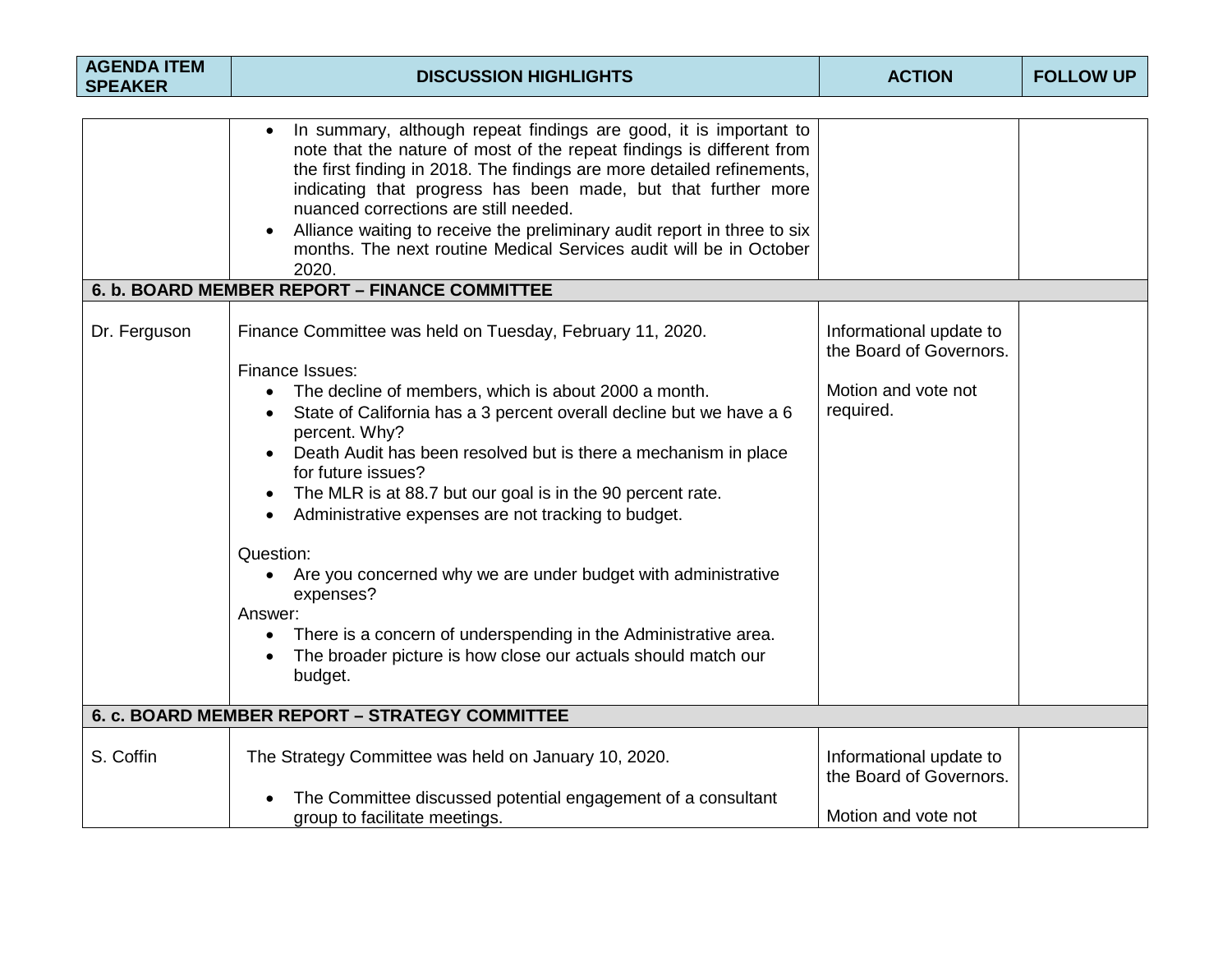| <b>AGENDA ITEM</b><br><b>SPEAKER</b> | <b>DISCUSSION HIGHLIGHTS</b>                                                                                                                                                                                                                                                                                                                                                                                                                                                                                                                                                                                                                                                                                                                                                                                                                                                                                                                                                                                                                                                                                                                                                                                                                                                                                                                                                                                                                                                                       | <b>ACTION</b>                                                                             | <b>FOLLOW UP</b> |
|--------------------------------------|----------------------------------------------------------------------------------------------------------------------------------------------------------------------------------------------------------------------------------------------------------------------------------------------------------------------------------------------------------------------------------------------------------------------------------------------------------------------------------------------------------------------------------------------------------------------------------------------------------------------------------------------------------------------------------------------------------------------------------------------------------------------------------------------------------------------------------------------------------------------------------------------------------------------------------------------------------------------------------------------------------------------------------------------------------------------------------------------------------------------------------------------------------------------------------------------------------------------------------------------------------------------------------------------------------------------------------------------------------------------------------------------------------------------------------------------------------------------------------------------------|-------------------------------------------------------------------------------------------|------------------|
|                                      |                                                                                                                                                                                                                                                                                                                                                                                                                                                                                                                                                                                                                                                                                                                                                                                                                                                                                                                                                                                                                                                                                                                                                                                                                                                                                                                                                                                                                                                                                                    |                                                                                           |                  |
|                                      | In February the committee will be receiving the consultant's<br>proposal.<br>The Strategy Committee Meeting is open to all Board Members and<br>will resume in March.                                                                                                                                                                                                                                                                                                                                                                                                                                                                                                                                                                                                                                                                                                                                                                                                                                                                                                                                                                                                                                                                                                                                                                                                                                                                                                                              | required.                                                                                 |                  |
| 7. CEO UPDATE                        |                                                                                                                                                                                                                                                                                                                                                                                                                                                                                                                                                                                                                                                                                                                                                                                                                                                                                                                                                                                                                                                                                                                                                                                                                                                                                                                                                                                                                                                                                                    |                                                                                           |                  |
| S. Coffin                            | Key Performance Indicators:<br>The Alliance financial performance is favorable.<br>The Alliance Team works very hard at collecting and analyzing data<br>in order to accomplish forecasting. We also developed tools this<br>year to forecast more accurately.<br>Quarterly forecasting helps to connect the current performance to<br>when the forecasting originally took place.<br>Forecasting is an estimate that we use by looking at history, trends<br>in the market place, and costs.<br>Membership:<br>• The Medi-Cal monthly membership declines are trending 1,500 to<br>2,000 per month.<br>The Alliance is studying data and working with Alameda County<br>$\bullet$<br>Social Services to identify the reason for the disenrollment trends in<br>membership each month and where the individuals are going in the<br>system (either to other commercial products in the Covered<br>California, or to other systems).<br>The disenrollment in Alameda County is 5 percent and the state is 3<br>percent.<br>Death Audit:<br>The State identified 4,100 members from $2011 - 2018$ .<br>The problem causing this misreporting of ineligible members has not<br>been fixed by Alameda County Social Services, and recoupments by<br>DHCS is anticipated for calendar years 2019 and 2020.<br>The Alliance is accruing in the budget for future recoupments related<br>to ineligible enrollees.<br>Compliance:<br>Compliance is one of the top priorities at the Alliance.<br>$\bullet$ | Informational update to<br>the Board of<br>Governors.<br>Motion and vote not<br>required. |                  |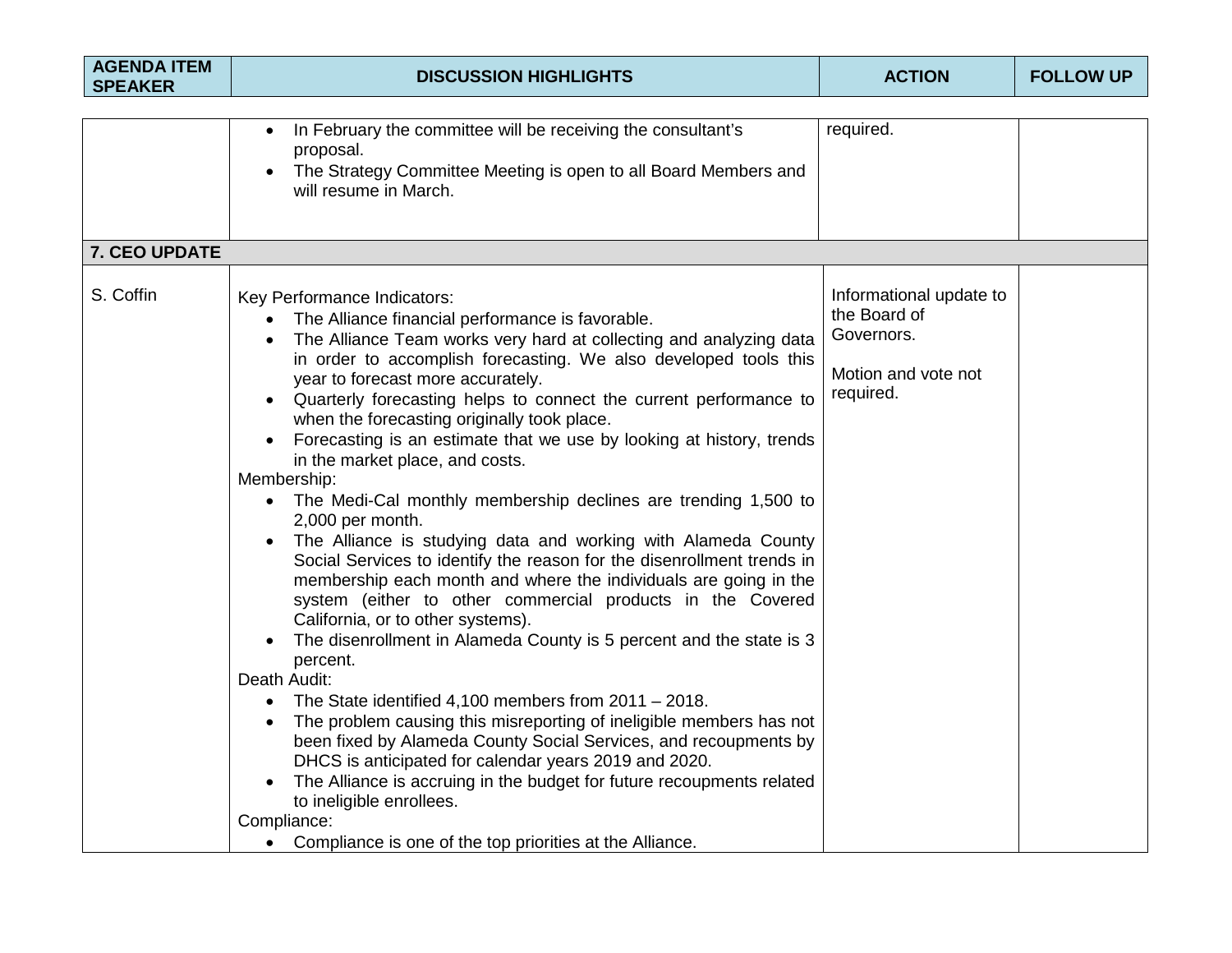| <b>AGENDA ITEM</b><br><b>SPEAKER</b> | <b>DISCUSSION HIGHLIGHTS</b>                                                                                                                                                                                                                                                                                                                                                                                                                                                                                                                                                                                                                                                                                                                                                                                                                                                                                                                                                   | <b>ACTION</b> | <b>FOLLOW UP</b> |
|--------------------------------------|--------------------------------------------------------------------------------------------------------------------------------------------------------------------------------------------------------------------------------------------------------------------------------------------------------------------------------------------------------------------------------------------------------------------------------------------------------------------------------------------------------------------------------------------------------------------------------------------------------------------------------------------------------------------------------------------------------------------------------------------------------------------------------------------------------------------------------------------------------------------------------------------------------------------------------------------------------------------------------|---------------|------------------|
|                                      |                                                                                                                                                                                                                                                                                                                                                                                                                                                                                                                                                                                                                                                                                                                                                                                                                                                                                                                                                                                |               |                  |
|                                      | The Compliance Advisory Committee has succeeded in doing a<br>great job of tracking the open and closed issues.<br>A number of Board Members attend the Compliance Advisory<br>Committee and all Board Members are invited to attend this<br>meeting.<br><b>DHCS Director:</b><br>• Governor Newsom announced Dr. Bradley Gilbert as the new<br>Director of DHCS and begins on February 23, 2020.<br>It is anticipated that Dr. Gilbert would facilitate the CalAIM program.<br>$\bullet$                                                                                                                                                                                                                                                                                                                                                                                                                                                                                      |               |                  |
|                                      | <b>Mental Health Assessment:</b><br>• Several months ago we initiated a "Mild to Moderate" Mental Health<br>Assessment, and will be completed in March.<br>A copy of the assessment will be shared with the entire Board of<br>Governors review.<br>An external consultant Peter Currie has been engaged to help with<br>the assessment.<br>The purpose of this assessment is to understand Beacon Health<br>Options role in servicing the Alliance.<br>Three future options have been identified:<br>$\circ$ Option 1 – The Alliance would transition to be the<br>administrator of these services.<br>$\circ$ Option 2 – The Alliance would continue to outsource the<br>administration, to an external service provider.<br>Option 3 - Hybrid option, Alliance continues to outsource<br>$\circ$<br>while a transition to insourcing is completed.<br>The assessment will help with understanding the available options to<br>$\bullet$<br>the Alliance and to its members. |               |                  |
|                                      | Question:<br>The issue of membership decline, are other counties experiencing<br>$\bullet$<br>large flux in enrollments?<br>Answer:                                                                                                                                                                                                                                                                                                                                                                                                                                                                                                                                                                                                                                                                                                                                                                                                                                            |               |                  |
|                                      | Other counties are more stable, however, part of the enrollment<br>treads are related to how residents are enrolled by the counties.                                                                                                                                                                                                                                                                                                                                                                                                                                                                                                                                                                                                                                                                                                                                                                                                                                           |               |                  |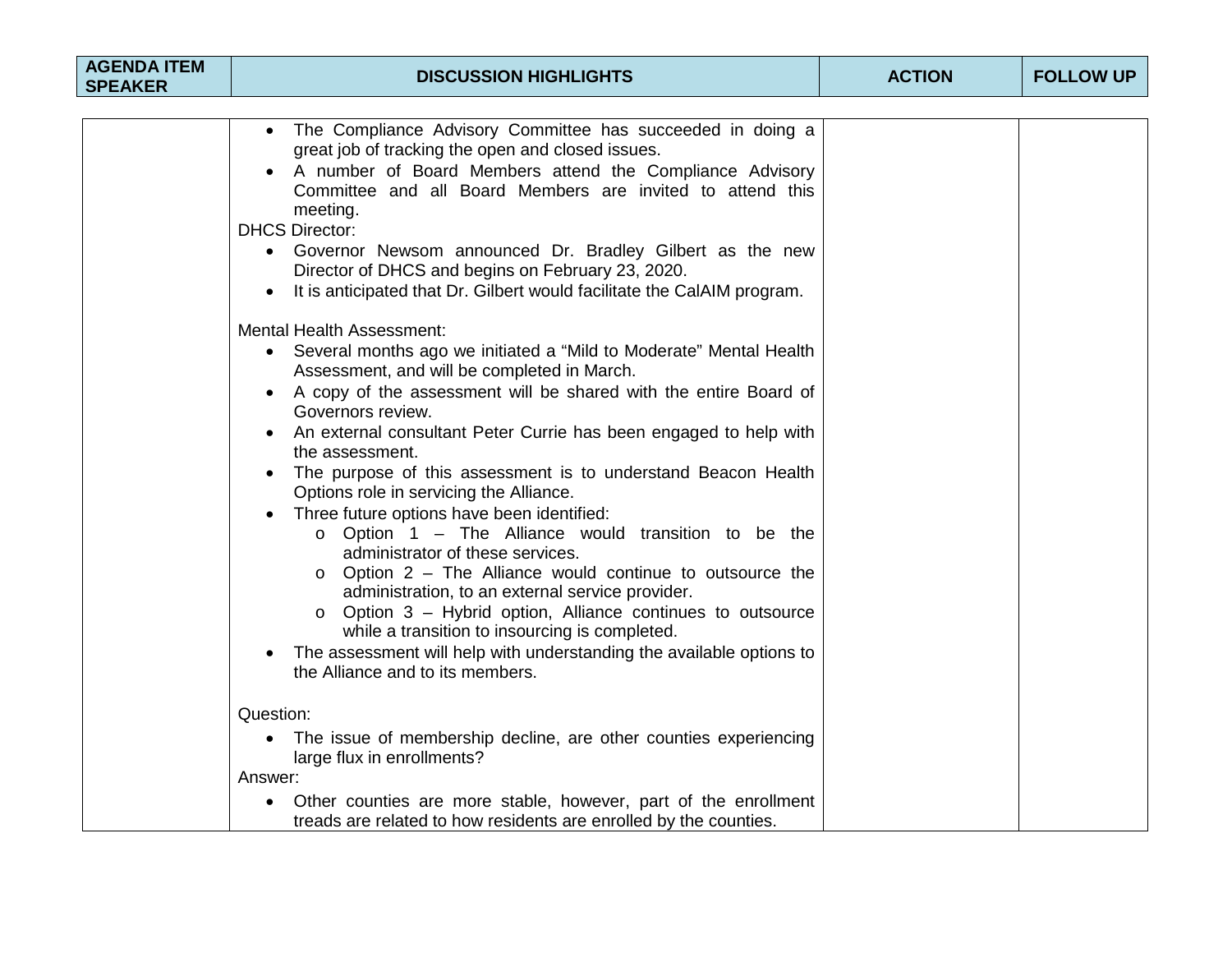|                   | 8. a. MEDI-CAL UPDATE - CaIAIM INITIATIVES                                                                                                                                                                                                                                                                                                                                                                                                                                                                                                                                                                                                                |                                                                                        |  |
|-------------------|-----------------------------------------------------------------------------------------------------------------------------------------------------------------------------------------------------------------------------------------------------------------------------------------------------------------------------------------------------------------------------------------------------------------------------------------------------------------------------------------------------------------------------------------------------------------------------------------------------------------------------------------------------------|----------------------------------------------------------------------------------------|--|
| S. Coffin         | Scott Coffin presented the following presentation to the Board.<br>CalAIM, or Healthier California for All.<br>Items discussed were:<br>Alliance's priorities in calendar year 2020 related to CalAIM.<br>Activity Report January/February 2020 is a list of items that must<br>take place during this timeframe.<br>Behavioral Health Integration (BHI) Incentive Pilot starting in April<br>2020.<br>Enhanced Care Management (ECM) targets specific populations in<br>the Medi-Cal system and is for children and adults.<br>In Lieu of Services (ILOS) are optional add-on services covered<br>$\bullet$<br>under Midi-Cal, starting January 1, 2021. | Informational update to<br>the Board of Governors.<br>Motion and vote not<br>required. |  |
|                   | 9. a. BOARD BUSINESS - REVIEW AND APPROVE DECEMBER 2019 MONTHLY FINANCIAL STATEMENTS                                                                                                                                                                                                                                                                                                                                                                                                                                                                                                                                                                      |                                                                                        |  |
| <b>Gil Riojas</b> | <b>Net Income and Enrollment:</b><br>For the month ending December 31, 2019, the Alliance had<br>$\bullet$<br>enrollment of 248,831 members and a Net Income of \$5.4M and<br>Tangible Net Equity is 595%.<br>For the year-to-date, the Alliance recorded a Net Income of \$14.9M.<br>Our enrollment decreased by 1,867 members since the month of<br>November, and 9,554 members since June 2019.<br>Reductions continue in the Adult and Child and Optional Expansion<br>categories of aid.<br>SPDs, Duals, and Group Care Program remain flat.                                                                                                         | Motion: D. Finley<br>Second: F. Almaliti<br>Motion passed.                             |  |
|                   | Revenue:<br>For the month ending December 31, 2019, Revenue came in higher<br>than budgeted at \$84.9M vs. budgeted amount of \$78.7M.                                                                                                                                                                                                                                                                                                                                                                                                                                                                                                                    |                                                                                        |  |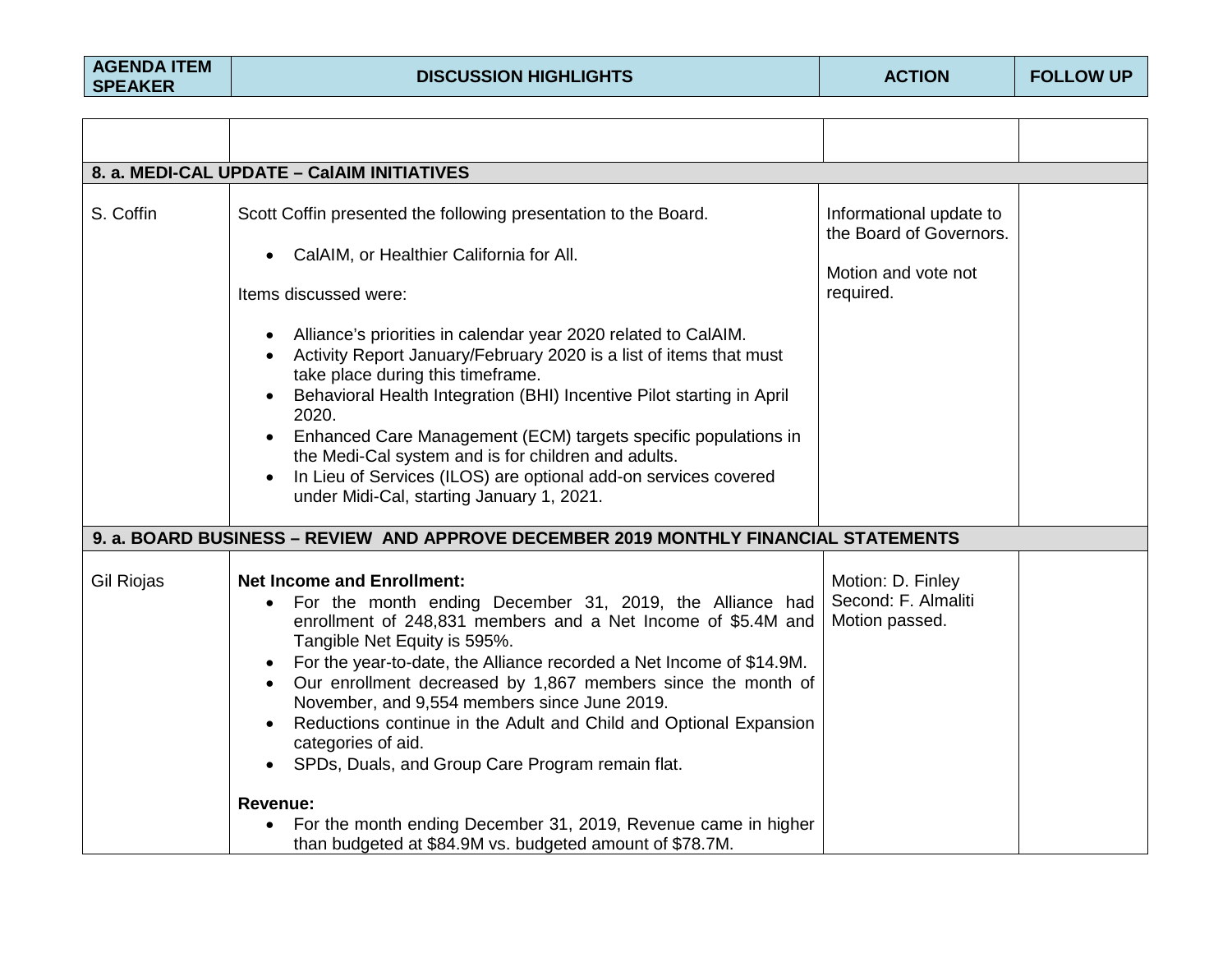| <b>AGENDA ITEM</b><br><b>SPEAKER</b> | <b>DISCUSSION HIGHLIGHTS</b>                                                                                                                                                                                                                                                                                                                                                                    | <b>ACTION</b> | <b>FOLLOW UP</b> |
|--------------------------------------|-------------------------------------------------------------------------------------------------------------------------------------------------------------------------------------------------------------------------------------------------------------------------------------------------------------------------------------------------------------------------------------------------|---------------|------------------|
|                                      | For the year-to-date, the Alliance recorded Revenue of \$487.6M vs.<br>budgeted Revenue of \$474.6M.<br>The largest variances are due to higher than anticipated Revenue,<br>$\bullet$<br>and lower than anticipated Administrative Expense.<br><b>Medical Expense:</b><br>• For the month ending December 31, 2019, actual Medical Expenses                                                    |               |                  |
|                                      | were \$75.3M vs. our budgeted amount of \$73.8M for current month.<br>For the year-to-date, Medical Expenses are \$448.8M vs. budgeted<br>amount of \$441.8M.                                                                                                                                                                                                                                   |               |                  |
|                                      | <b>Administrative Expense:</b><br>• For the month ending December 31, 2019, Actual Administrative<br>Expenses were below budget for the month at \$4.5M vs. budgeted<br>\$5.4M.<br>• We are also below budget for year-to-date at \$26.1M vs. \$30.0M.<br>Our Administrative Expense represents 5.3% of our Revenue for<br>$\bullet$<br>the month and 5.4% of net Revenue for the year-to-date. |               |                  |
|                                      | Other Income / (Expense):<br>• As of December 31, 2019, our YTD interest income from<br>investments is \$2.8M, and YTD claims interest expense is \$167,000.                                                                                                                                                                                                                                    |               |                  |
|                                      | <b>Tangible Net Equity (TNE):</b><br>Tangible net equity results continue to remain healthy, and at the<br>end of December 31, 2019 the TNE was reported at 595% of the<br>required amount, with a surplus of \$162.8M.                                                                                                                                                                         |               |                  |
|                                      | <b>Cash Position and Assets:</b><br>• For the month ending December 31, 2019, we reported \$225.5M in<br>cash; \$202.0M is uncommitted. Our current ratio is above the<br>minimum required at 2.23 compared to 1.0.                                                                                                                                                                             |               |                  |
|                                      | <b>Capital Investments:</b><br>• Capital Assets Fiscal year-to-date is \$451,000.                                                                                                                                                                                                                                                                                                               |               |                  |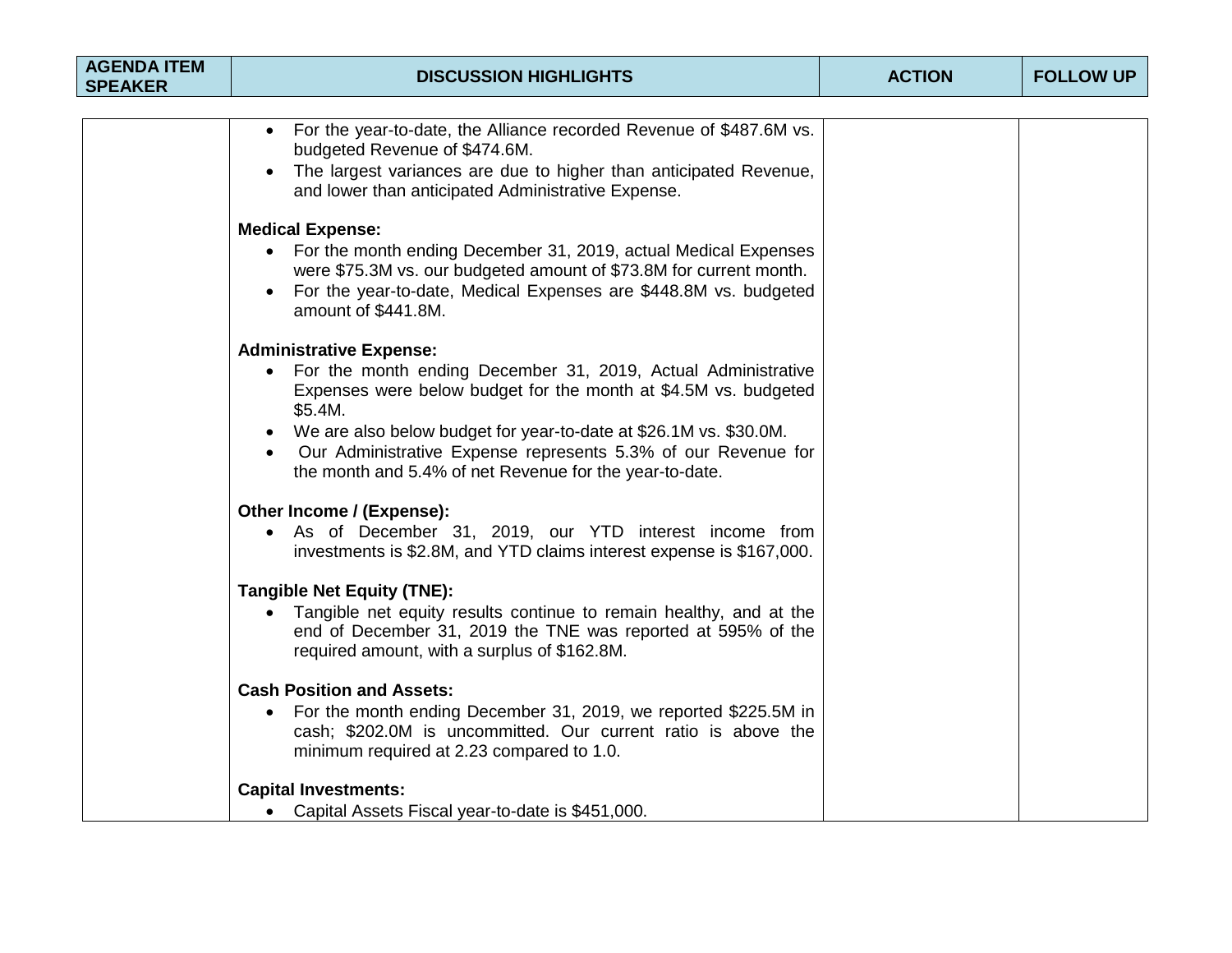| <b>AGENDA ITEM</b><br><b>SPEAKER</b>                  | <b>DISCUSSION HIGHLIGHTS</b>                                                                                                                                                                                                                                                                                                                                                                                                                                                                   | <b>ACTION</b> | <b>FOLLOW UP</b> |  |
|-------------------------------------------------------|------------------------------------------------------------------------------------------------------------------------------------------------------------------------------------------------------------------------------------------------------------------------------------------------------------------------------------------------------------------------------------------------------------------------------------------------------------------------------------------------|---------------|------------------|--|
|                                                       |                                                                                                                                                                                                                                                                                                                                                                                                                                                                                                |               |                  |  |
|                                                       | Annual Capital budget is \$2.5M.                                                                                                                                                                                                                                                                                                                                                                                                                                                               |               |                  |  |
|                                                       |                                                                                                                                                                                                                                                                                                                                                                                                                                                                                                |               |                  |  |
|                                                       | 9. b. BOARD BUSINESS - FISCAL YEAR 2020/2021 BUDGET PROCESS & TIMELINE                                                                                                                                                                                                                                                                                                                                                                                                                         |               |                  |  |
| G. Riojas                                             | Fiscal Year 2020/2021 Budget Process & Timeline were discussed:                                                                                                                                                                                                                                                                                                                                                                                                                                |               |                  |  |
|                                                       | Gil gave a brief update of the FY 20/21 Budget Process.<br>• Alliance supplied resources to the managers and training will also be<br>supplied in the next few weeks.<br>May 1 - Forecast due to DHCS.<br>June 9 - Due to Finance Committee Meeting, the preliminary<br>Budget.<br>June 12 – Due to Board of Governors, the preliminary Budget.<br>Sept 7 - Due to Finance Committee Meeting, the Final Budget.<br>September 11 - Due to Board of Governors, the Final Budget for<br>approval. |               |                  |  |
|                                                       | 9. c. BOARD BUSINESS - CONSUMER MEMBER BOARD SEAT                                                                                                                                                                                                                                                                                                                                                                                                                                              |               |                  |  |
| C. Coffin                                             | The Consumer Member Board Seat was discussed:<br>Will Scott resigned in the Month of January 2020.<br>The processes of appointing a new member is from the Members<br>Advisory Committee (MAC).<br>2 MAC members will be interviewed and 1 will be chosen.                                                                                                                                                                                                                                     |               |                  |  |
| 9. d. BOARD BUSINESS - DISSOLUTION OF JOINT AUTHORITY |                                                                                                                                                                                                                                                                                                                                                                                                                                                                                                |               |                  |  |
| S. Coffin                                             | The Dissolution Of Joint Power Authority (JPA) was discussed:<br>Alliance is dissolving the JPA which was created in 2005.<br>$\bullet$<br>The Alliance is moving our GroupCare from the JPA to the Alliance.<br>Next meeting there will be two resolutions for a full vote at the March                                                                                                                                                                                                       |               |                  |  |
|                                                       | 2020 Board meeting.                                                                                                                                                                                                                                                                                                                                                                                                                                                                            |               |                  |  |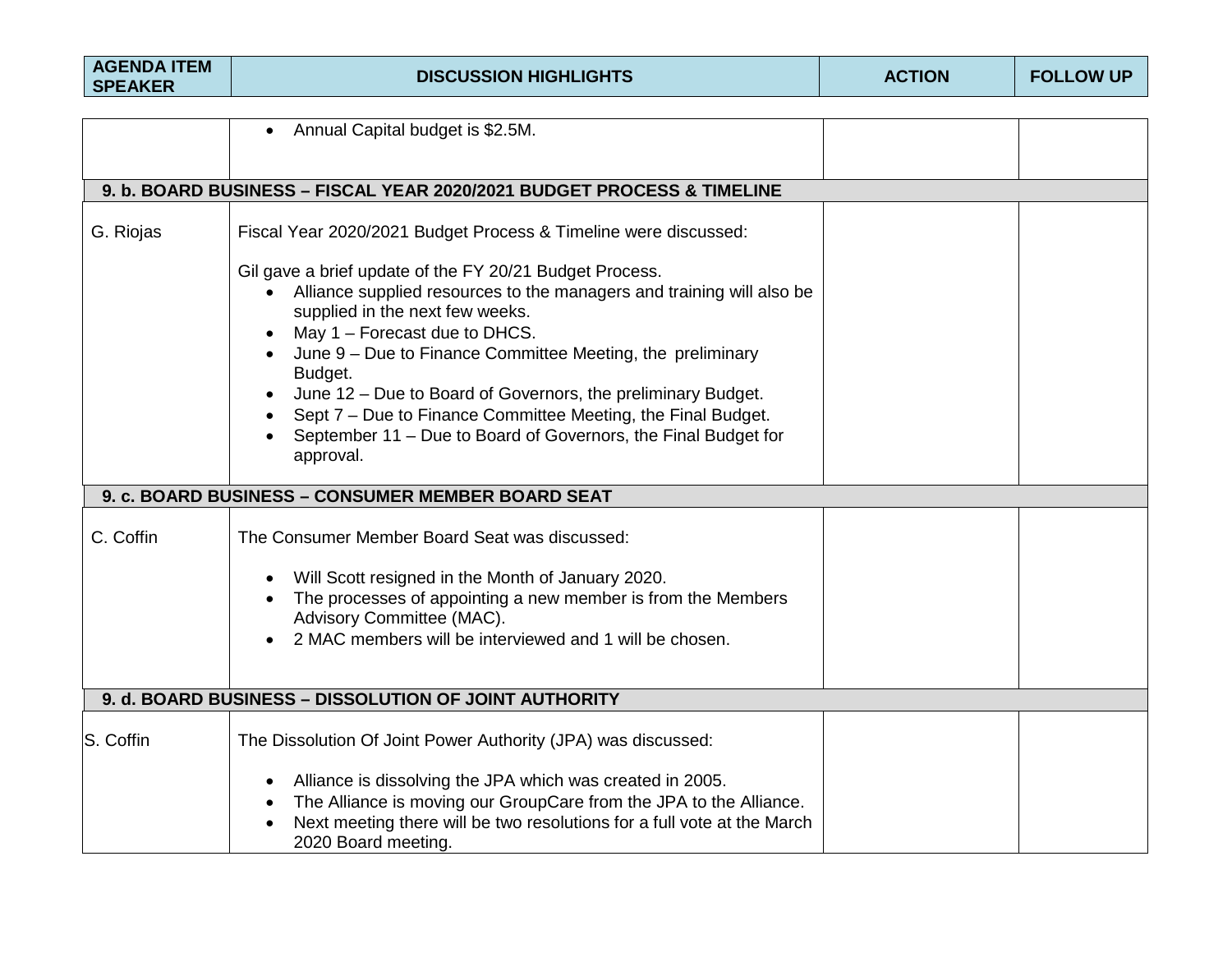| 10. a. STANDING COMMITTEE UPDATES - PEER REVIEW AND CREDENTIALING COMMITTEE |                                                                                                                                                                                                                                                                                                                                                                                                       |                                                                                           |  |  |
|-----------------------------------------------------------------------------|-------------------------------------------------------------------------------------------------------------------------------------------------------------------------------------------------------------------------------------------------------------------------------------------------------------------------------------------------------------------------------------------------------|-------------------------------------------------------------------------------------------|--|--|
| Dr. O'Brien                                                                 | The Peer Review and Credentialing Committee was held on January 21,<br>2020.<br>Credentialed: 9 Initial Providers.<br>$\bullet$<br>o 1 Primary Care Providers.<br>$\circ$ 4 Specialists.<br>o 0 Ancillary Providers.<br>o 4 Midlevel Providers.<br>Re-credentialed: 34 Providers.<br>o 10 Primary Care Providers.<br>o 15 Specialists.<br>o 8 Midlevel Provider.<br>o 1 Ancillary Providers.          | Informational update to<br>the Board of<br>Governors.<br>Motion and vote not<br>required. |  |  |
|                                                                             | 10. b. STANDING COMMITTEE UPDATES - HEALTH CARE QUALITY COMMITTEE                                                                                                                                                                                                                                                                                                                                     |                                                                                           |  |  |
| S. O'Brien                                                                  | The HCQC was held on January 16, 2020.<br>Topics discussed were:                                                                                                                                                                                                                                                                                                                                      | Informational update to<br>the Board of<br>Governors.                                     |  |  |
|                                                                             | The Committee was provided an overview of Medi-Cal Healthier CA<br>$\bullet$<br>for All.<br>Reviewed and approved the revised Utilization Management P&P's.<br>Presented the Population Health Management Overview to the<br>Committee.<br>Reviewed and discussed the Utilization Management Outpatient and<br>Inpatient Utilization reports.<br>Pharmacy<br>o Discussed DUR report 3rd quarter 2019. | Motion and vote not<br>required.                                                          |  |  |